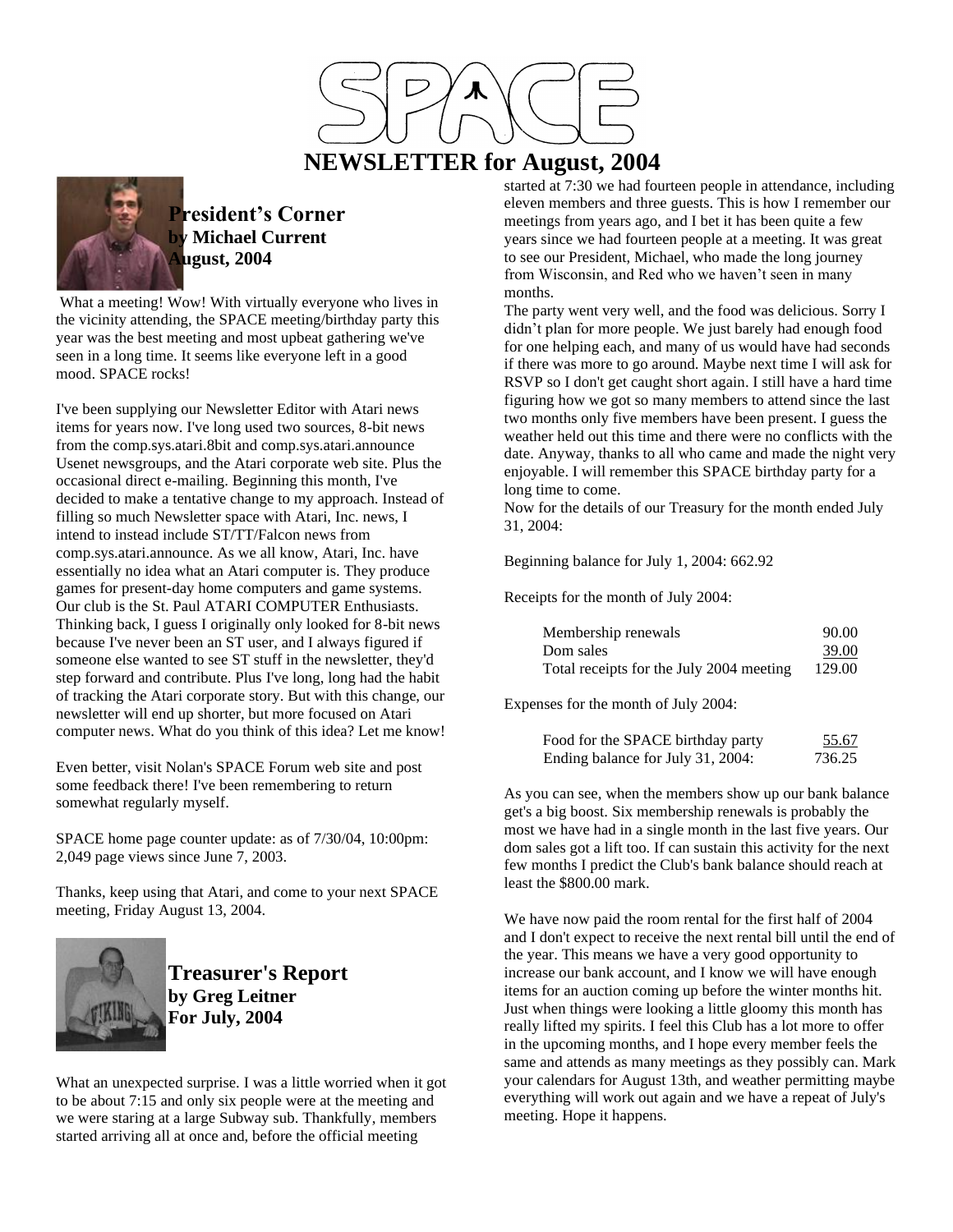

**Secretary's Report By Nolan Friedland For July, 2004**

No Minutes Received.



**BBS Corner By Nolan Friedland For August, 2004**

Nothing Received This Month For The BBS Corner.

\*\*\*\*\*\*\*\*\*\*\*\*\*\*\*\*\*\*\*\*\*\*\*\*\*\*\*\*\*\*\*\*\*\*\*\*\*\*\*\*\*\*\*\*\* A-T-A-R-I Answers-Tips-and-Relevant-Information by Paul V. Alhart paulalhart@hotmail.com

There I was sitting at my Atari at 3AM trying to save my just completed masterpiece. I kept getting an ERROR 162 (whatever that means) no matter how many times I tried. I had left my BASIC Reference Manual at a friend's house, so I couldn't even look it up. As my fingers danced across the keyboard typing the word DOS, I got a bad feeling. What if there is no MEM.SAV on this disk? All my work would be lost. Now what? I grabbed for a fresh disk, only to find that I had none that were formatted. No formatted disks, ERROR 162s, and not able to go to DOS. What to do?

# ENTER (pun intended) the Atari BASIC ENHANCEMENTS.

Sure, with the Atari BASIC Enhancements I could look up that error code, format a disk, and more. All without leaving BASIC, and more important, without affecting one line of my precious program.

Now the world is assured of another great 8-bit program and I was able to get some sleep.

Come and see the Atari BASIC Enhancements in action at the October meeting of The Atari Federation. They will be available for \$2.00 a copy, \$1.00 of which I will donate to the Federation.

Another Opinion by: Paul Alhart

It seems that no matter what you read or who you talk to you get the same story. There is NO SOFTWARE Support for the 8-Bit Atari anymore. True, we haven't seen the number of new products lately that we saw a couple of years ago, BUT... But what else do you want. There are currently several thousands of titles already written for the 8-Bit Atari line. I personally can't think of many programs I would like to see that haven't already been written. The current problem, in MY opinion, is that it is almost impossible to find most of these programs.

Many of the companies that wrote these programs are no longer in business, and many stores that handle 8-Bit software are dropping the Atari line due to slow sales.

What's the answer? Well, Atari has proven that there is a market for their older software by re-releasing many titles that were popular four and five years ago. I would like to see Atari (or ANYONE for that matter) revive the APX (Atari Program Exchange) or something like it. The Antic Catalog was a good substitute, but is getting awfully thin in the 8-Bit area lately.

The programs are out there somewhere. The need for those programs is here and now. We need only to get the two together. 8-Bit sales would increase, we would have all the support we need, and the 8-Bit Atari would once again be a force in the home computer market, if only some of that great software were available to all of us.

Any comments or opinions YOU may have on this subject would by welcomed by this newsletter and myself.

\*\*\*\*\*\*\*\*\*\*\*\*\*\*\*\*\*\*\*\*\*\*\*\*\*\*\*\*\*\*\*\*\*\*\*\*\*\*\*\*\*\*\*\*\*\* --Date: Thu, 22 Jul 2004 17:02:51 -0700

The multitasking AES for (Free) MiNT called MyAES has been upgraded with new features.

Highlights from the new release includes:

- \* 256-colour icon support
- \* Loadable keymaps (compatible with MagiC)
- \* Window resize from all window borders
- \* Real-time scrolling

# <http://myaes.free.fr/>

[This news item courtesy of Atari.org - [http://www.atari.org/\]](http://www.atari.org/)

\*\*\*\*\*\*\*\*\*\*\*\*\*\*\*\*\*\*\*\*\*\*\*\*\*\*\*\*\*\*\*\*\*\*\*\*\*\*\*\*\*\*\*\*\*\*

--Date: Fri, 16 Jul 2004 21:37:38 -0700

Another update to the famous 8-bit music collection called Atari SAP Music

Archive has been released. It adds 70 new songs and now the whole collection

has exceeded 10 MBytes! Get 1840 POKEY tunes and players at the ASMA homepage.

# URL:<http://asma.atari.org/>

[This news item courtesy of Atari.org - [http://www.atari.org/\]](http://www.atari.org/)

\*\*\*\*\*\*\*\*\*\*\*\*\*\*\*\*\*\*\*\*\*\*\*\*\*\*\*\*\*\*\*\*\*\*\*\*\*\*\*\*\*\*\*\*\*\*

--Date: Fri, 16 Jul 2004 21:37:12 -0700

Anders Eriksson has announced:

I just want to let you know that the MiNT kernel runs now also on the Coldfire. I wrote a detailed description of how I ported the kernel to this platform. You can read it at: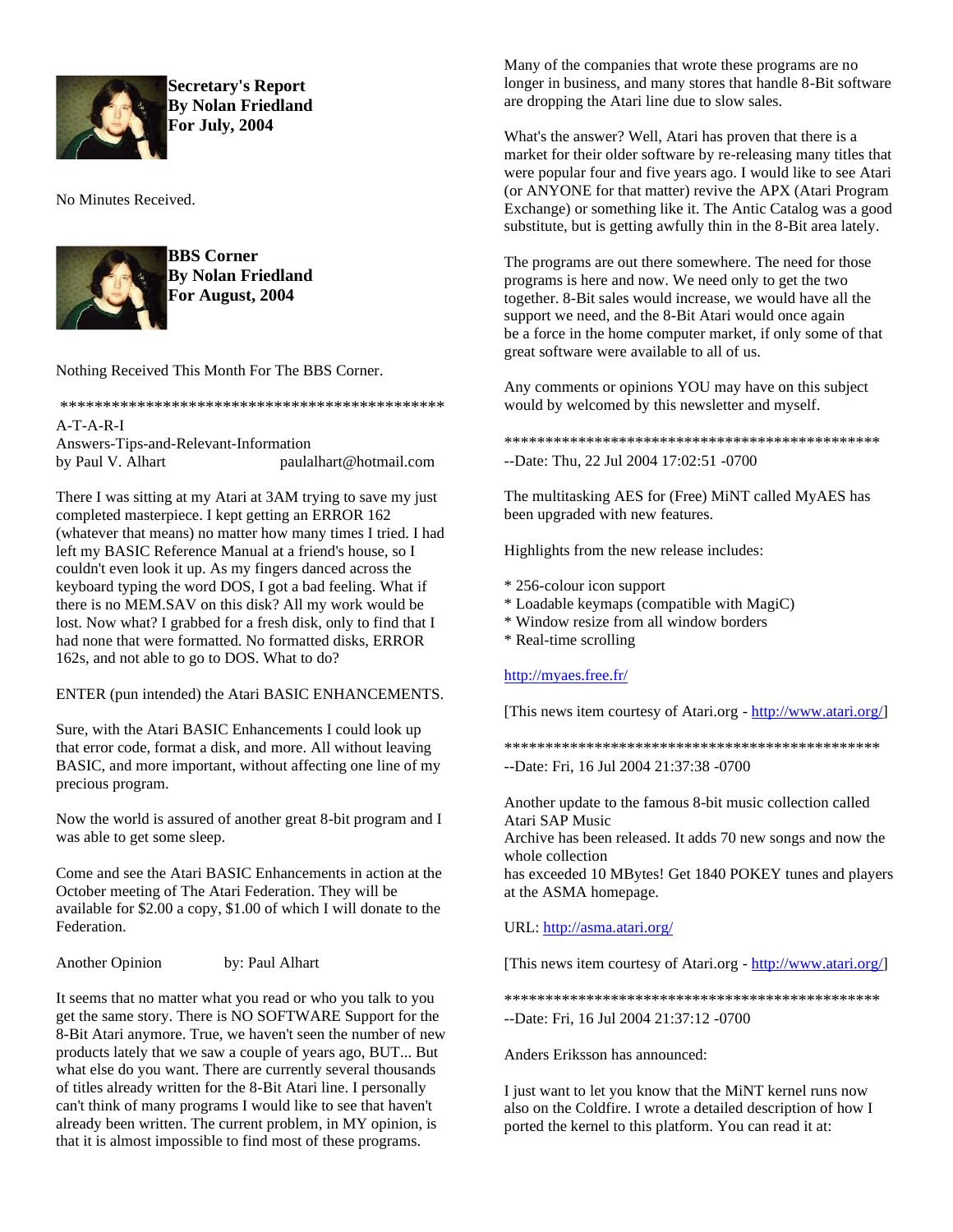# <http://acp.atari.org/articles/mcf5407eval/mcf5407eval.html>

There is also a summary about the TOS-dependencies of MiNT (at least the needed things for the startup), I stumbled across.

All in all, I must say that I liked the fact that MiNT leaves the hardware initialization for timers, keyboard etc. to TOS. This enabled me to perform these initializations in a Coldfirespecific way in advance and then calling the MiNT kernel. (very much like a PC BIOS, that sets the system to a well defined state)

Frank told me that he wants to make MiNT take over the whole system and kick out all dependencies to the underlying TOS. This means, to include all drivers that are needed for MiNT's startup (keyboard, screen, timers etc.) into the MiNT kernel. I would like to keep MiNT behaving like it does now. The great advantage for now is, that MiNT makes no assumptions about any devices except the CPU.

My current execution environment for the MiNT kernel is very small (ca. 600 lines of code). It supports character output and keyboard input (over a serial connection). There is no block device support yet.

Thank you all for your great achievements with MiNT!

Greetings, Norman

# <http://acp.atari.org/articles/mcf5407eval/mcf5407eval.html>

[This news item courtesy of Atari.org - [http://www.atari.org/\]](http://www.atari.org/)

\*\*\*\*\*\*\*\*\*\*\*\*\*\*\*\*\*\*\*\*\*\*\*\*\*\*\*\*\*\*\*\*\*\*\*\*\*\*\*\*\*\*\*\*\*\* --Date: Fri, 16 Jul 2004 21:36:14 -0700

Anders Eriksson has announced:

Gildor, who brought you the Yeti3D engine port to Atari continues his porting frenzy. We've gotten no less than four complete games ported from other platforms to the Atari. Ok ok, which ones? Here goes..

\* Wolfenstein 3D

Ported from the original, so everything's there as it should be. Demo levels included in the archive.

\* Spear of Destiny

A Wolfenstein 3D spin-off, very similar but different levels and some new stuff (textures with transparency for instance).

\* LTris

Well the name says it all really. You need a 25MHz bus for this one, or a SuperVidel; it needs 640x480 16bit hi color graphics.

# \* Moonlander

A remake of an old Atari classic game. This one also needs 25MHz bus or a SuperVidel, same reasons as above.

\* Yeti3D

Well as a little bonus, an updated version of the Yeti3D engine, now with better lowres mode (centered graphics etc).

These portings are all using the latest SDL versions, so they should be using the fast C2P routines from Mikael Kalms/TBL. Gildor also tells us that the games runs \_much\_ better in MiNT than TOS (MagiC untested).

Wolfenstein 3D: [http://files.dhs.nu/files\\_game/wolf3d.zip](http://files.dhs.nu/files_game/wolf3d.zip) Spear of Destiny[: http://files.dhs.nu/files\\_game/spear.zip](http://files.dhs.nu/files_game/spear.zip) Moonlander: [http://files.dhs.nu/files\\_game/lander.zip](http://files.dhs.nu/files_game/lander.zip) LTris: [http://files.dhs.nu/files\\_game/ltris.zip](http://files.dhs.nu/files_game/ltris.zip) Yeti3D[: http://files.dhs.nu/files\\_game/yeti3d.zip](http://files.dhs.nu/files_game/yeti3d.zip)

[This news item courtesy of Atari.org - [http://www.atari.org/\]](http://www.atari.org/)

\*\*\*\*\*\*\*\*\*\*\*\*\*\*\*\*\*\*\*\*\*\*\*\*\*\*\*\*\*\*\*\*\*\*\*\*\*\*\*\*\*\*\*\*\*\* --Date: Fri, 16 Jul 2004 21:35:08 -0700

Anders Eriksson has announced:

One of the better video players for Linux called MPlayer has been ported to Atari SDL. The port is made by Didier Méquignon, known for Aniplayer and his CT60 FlashROM and utilities. With MPlayer we can now read data off DVD's (not yet encrypted DVD's, an Extendos upgrade is needed and planned to take care of that).

The system requirements are hefty to say the least; 100MHz CT60 is a minimum spec machine to handle this :)

The application works together with (Free)MiNT and MagiC in a GEM-window or fullscreen mode.

[http://files.dhs.nu/files\\_util/MPlayer-1.0pre4-atari.zip](http://files.dhs.nu/files_util/MPlayer-1.0pre4-atari.zip)

[This news item courtesy of Atari.org - [http://www.atari.org/\]](http://www.atari.org/)

\*\*\*\*\*\*\*\*\*\*\*\*\*\*\*\*\*\*\*\*\*\*\*\*\*\*\*\*\*\*\*\*\*\*\*\*\*\*\*\*\*\*\*\*\*\*

WINTER HAVEN, FL - The editor of The Atari Times [\(http://www.ataritimes.com/\)](http://www.ataritimes.com/) has announced the availability of the 2002 Year End Issue and the Newsletter Compendium at CafePress.com.

The 2002 Year End Issue is 104 pages and includes articles that appeared on The Atari Times website from the 2002 year. The Newsletter Compendium is 92 pages and is a collection of the original 11 paper issues that were distributed for free in 1996-7. Both books include news, features, reviews, and previews for all Atari home systems that have appeared on the website. These include articles for the Jaguar, Lynx, 7800, 5200, 2600, home computers, and even the arcade systems. Each book is in black and white with a wireo binding and an excellent color cover.

Gregory D. George, editor and writer for The Atari Times commented, "Like the previous two books now available on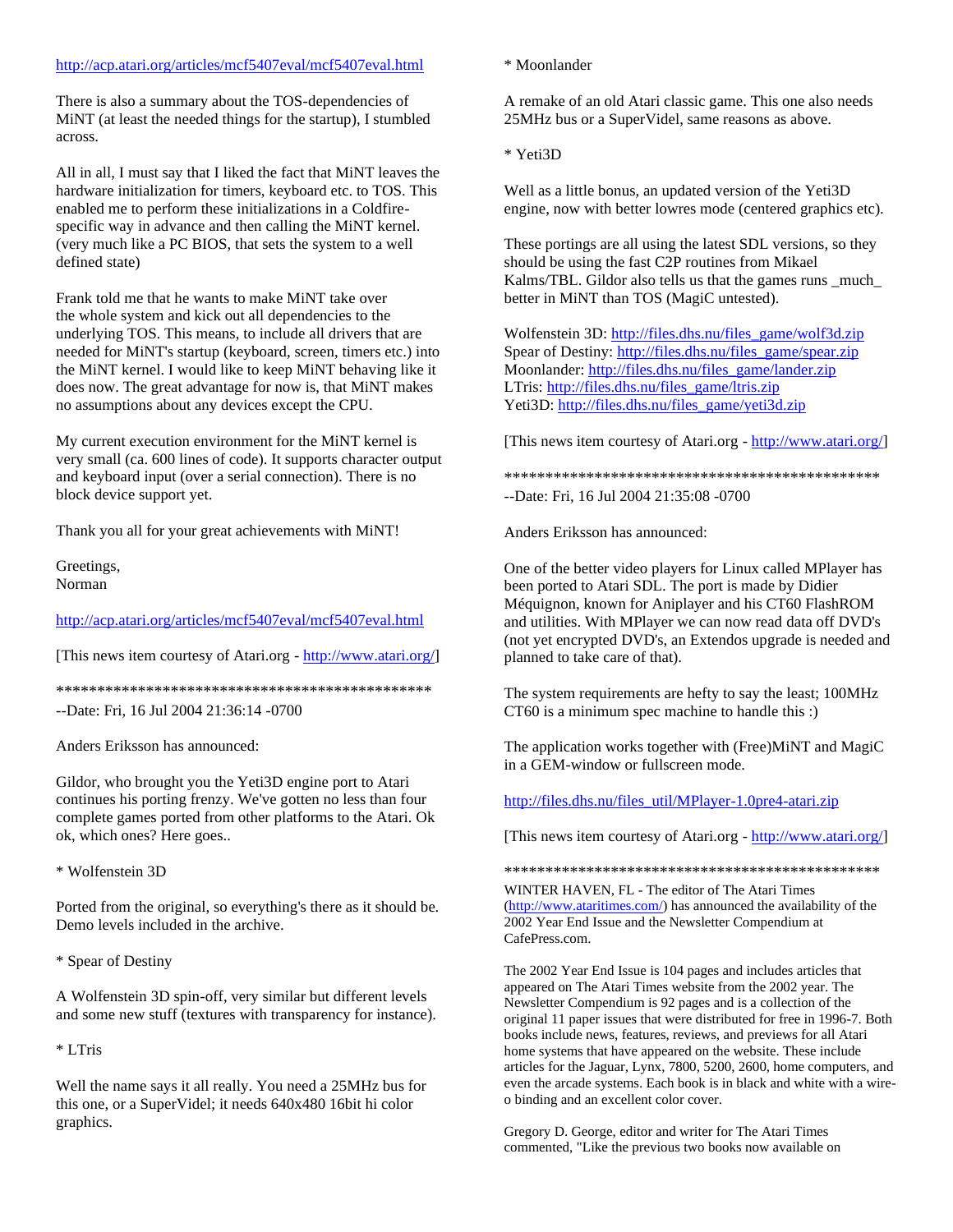CafePress.com, this material is often requested by readers. I'm excited to finally be able to offer the entire contents of The Atari Times in print form."

Continued Mr. George, "These books have been updated and are better than ever. I'm greatly pleased with the quality job CafePress.com offers. The covers are beautiful, the print quality is absolutely outstanding, and the binding is even better than I could have hoped for."

The pricing of the 2002 Year End Issue and Newsletter Compendium is \$13.95. All four Atari Times books can be purchased at http://www.cafepress.com/ataritimes

More information about The Atari Times books can be found at http://www.ataritimes.com/store/books.html

The Atari Times is a web-based newsletter devoted to all Atari game systems. Updates to the site are on a weekly basis. Visit http://www.ataritimes.com/ for Atari related news, previews, reviews, and feature articles.

### **END PRESS RELEASE**

#### 

--From: Thomas Richter --Date: 12 Jul 2004 09:04:23 GMT

### Hi.

the new 1.37 release of the Atari 8 bit emulator for linux and windows, atari++, is available for download at its usual location:

# http://www.math.tu-berlin.de/~thor/atari++/

This version fixes two apparent bugs of the latest 1.36 release. It does not introduce any new features, though:

- Fixed a bug in the flashrom cart emulation; these carts could not be disabled properly.

- Fixed a bug in the directxsound wrapper class that did not disable itself correctly in case no SDL library was available.

Thanks for all the reports!

#### Thomas

--From: Thomas Richter --Date: 5 Jul 2004 09:30:57 GMT

Hi,

and another release of the Atari++ emulator for windows and Linux is ready for download at its usual URL:

### http://www.math.tu-berlin.de/~thor/atari++/

This time, we're going for the 1.36. Basically, two important features have been added. For one thing, emulation quality should have improved quite noticeably since I fixed two noteworthy bugs in the Antic emulation concerning the timing. This means that, for example the "Numen" demo will work fine now. Make sure that you select "XE" as emulated machine and pick "4" as the number of "XE memory banks" in the MMU emulation since the emulator threads memory expansions that go into the 0x4000 area as "XE type RAM banks".

Second, I implemented a native DirectX sound interface for the win32 platform. The SDL sound output utilized in previous releases had a major latency problem not allowing game play and sound in sync, fixed by the new sound frontend. For linux, this has never been a problem, though, ALSA is the front-end of your choice.

Thus, happy gaming for all of you. I'm awaiting a couple of new ideas for the next release then... (-;

So long. Thomas

#### 

--Subject: ST>CT60 Bootpic replacement --Date: Sat, 07 Aug 2004 18:49:25 -0700

Anders Eriksson has announced:

For the CT60-users out there:

I just released a small utility that can replace the startup-picture on CT60 machines.

All you need is an original ct60tos.img and a valid Targa file. It's tested on the latest CT60 flash with good result.

# http://ctpic.atari.org/

[This news item courtesy of Atari.org http://www.atari.org]

--Subject: EMU>Hatari version 0.50 --Date: Sat, 07 Aug 2004 18:47:32 -0700

Version 0.50 of the Atari ST emulator Hatari for Linux and other systems has been released.

Release notes for this version:

- A lot of internal code cleanup and bug fixes.

- Added a dialog for creating new blank floppy disk images.

- The source code has been optimized for better emulation speed.

- Hatari now supports RS232 emulation.

- Some bugs in the 68000 emulation have been fixed.

- The emulator now checks for double bus errors and stops the emulation if necessary (instead of crashing the emulator).

- Timer-D is now patched correctly again.

- The old font has been replaced by two new fonts so that the GUI now looks better in high resolutions.

- The fonts are now linked into the executable.

- Added support for DIM floppy disk images.